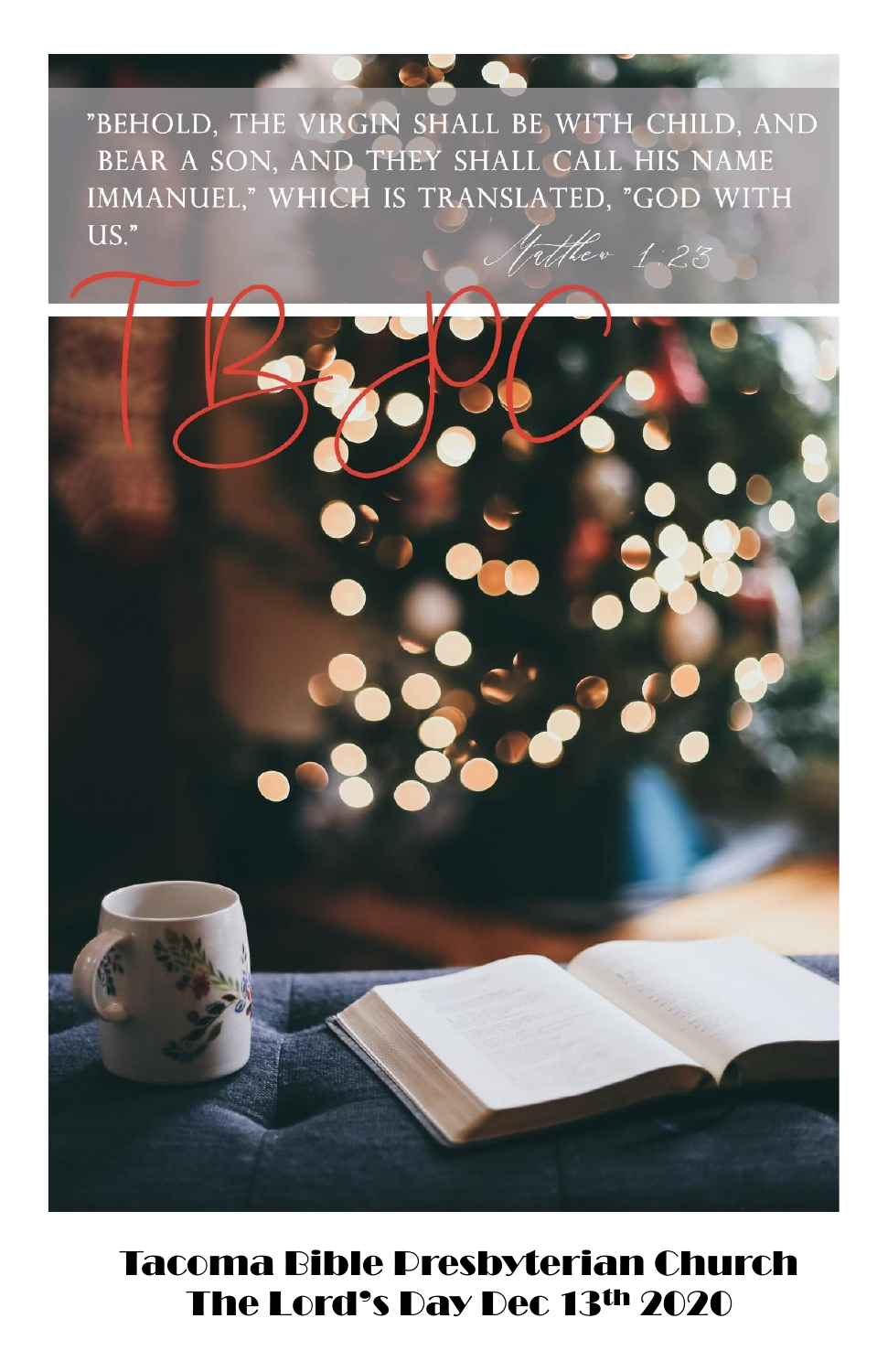# **Morning Worship to the Glory of God at 10:30AM**

### *Beholding God, Pursuing Righteousness, Proclaiming Christ*

 **Prayer & Preparation,** Piano Prelude

**Silent Prayer**

**\* Call to Worship (Pastor Fisher):** Psalms 113:1-2

 Praise the LORD! Praise, O servants of the LORD, praise the name of the LORD! Blessed be the name of the LORD from this time forth and forevermore!

- **\* Invocation (Pastor Fisher)**
- \* **Hymn #193,** *Let All Mortal Flesh Keep Silence, (Mr. Brillhart, Assistant to the Pastor)*

## **RESPONSIVE READING (Pastor Fisher): Isaiah 55:1-13**

- **1** *"Ho! Everyone who thirsts, Come to the waters; And you who have no money, Come, buy and eat. Yes, come, buy wine and milk Without money and without price.*
- **<sup>2</sup> Why do you spend money for** *what is* **not bread, And your wages for**  *what* **does not satisfy?**
- **2b** *Listen carefully to Me, and eat what is good, And let your soul delight itself in abundance.*
- **3 Incline your ear, and come to Me. Hear, and your soul shall live;**
- **3b** *And I will make an everlasting covenant with you—The sure mercies of David.*
- **4 Indeed I have given him** *as* **a witness to the people, A leader and commander for the people.**
- **<sup>5</sup>** *Surely you shall call a nation you do not know, And nations who do not know you shall run to you, Because of the LORD your God, And the Holy One of Israel; For He has glorified you."*
- **<sup>6</sup> Seek the LORD while He may be found, Call upon Him while He is near.**
- **7** *Let the wicked forsake his way, And the unrighteous man his thoughts;*
- **7b Let him return to the LORD, And He will have mercy on him; And to our God, For He will abundantly pardon.**
- **8** *"For My thoughts are not your thoughts, Nor are your ways My ways,"*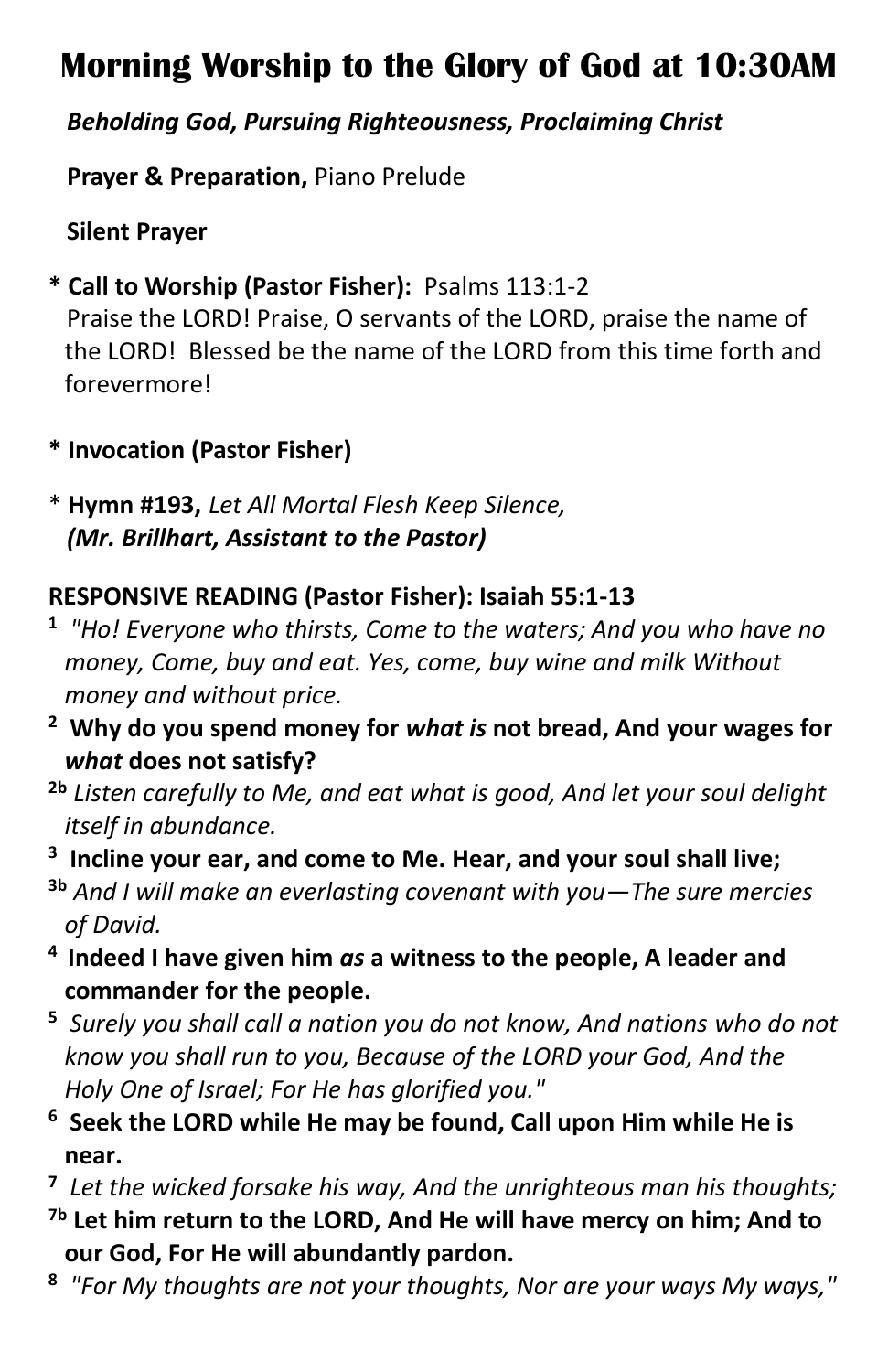*says the LORD.*

- **9 "For** *as* **the heavens are higher than the earth, So are My ways higher than your ways, And My thoughts than your thoughts.**
- *<sup>10</sup> "For as the rain comes down, and the snow from heaven, And do not return there, But water the earth, And make it bring forth and bud, That it may give seed to the sower And bread to the eater,*
- **<sup>11</sup> So shall My word be that goes forth from My mouth; It shall not return to Me void, But it shall accomplish what I please, And it shall prosper** *in the thing* **for which I sent it.**
- **<sup>12</sup>** *"For you shall go out with joy, And be led out with peace;*  **12b The mountains and the hills Shall break forth into singing before you, And all the trees of the field shall clap** *their* **hands.**
- *<sup>13</sup> Instead of the thorn shall come up the cypress tree, And instead of the brier shall come up the myrtle tree; And it shall be to the LORD for a name, For an everlasting sign that shall not be cut off."*

#### **PASTORAL PRAYER**

#### **\* Hymn #208,** *O Come, All Ye Faithful (Mr. Brillhart)*

#### **SCRIPTURE READING (Mr. Brillhart):** Luke 1:26-37

Now in the sixth month the angel Gabriel was sent by God to a city of Galilee named Nazareth, (27) to a virgin betrothed to a man whose name was Joseph, of the house of David. The virgin's name was Mary. (28) And having come in, the angel said to her, "Rejoice, highly favored one, the Lord is with you; blessed are you among women!" (29) But when she saw him, she was troubled at his saying, and considered what manner of greeting this was. (30) Then the angel said to her, "Do not be afraid, Mary, for you have found favor with God. (31) And behold, you will conceive in your womb and bring forth a Son, and shall call His name JESUS. (32) He will be great, and will be called the Son of the Highest; and the Lord God will give Him the throne of His father David. (33) And He will reign over the house of Jacob forever, and of His kingdom there will be no end." (34) Then Mary said to the angel, "How can this be, since I do not know a man?" (35) And the angel answered and said to her, "The Holy Spirit will come upon you, and the power of the Highest will overshadow you; therefore, also, that Holy One who is to be born will be called the Son of God. (36) Now indeed, Elizabeth your relative has also conceived a son in her old age; and this is now the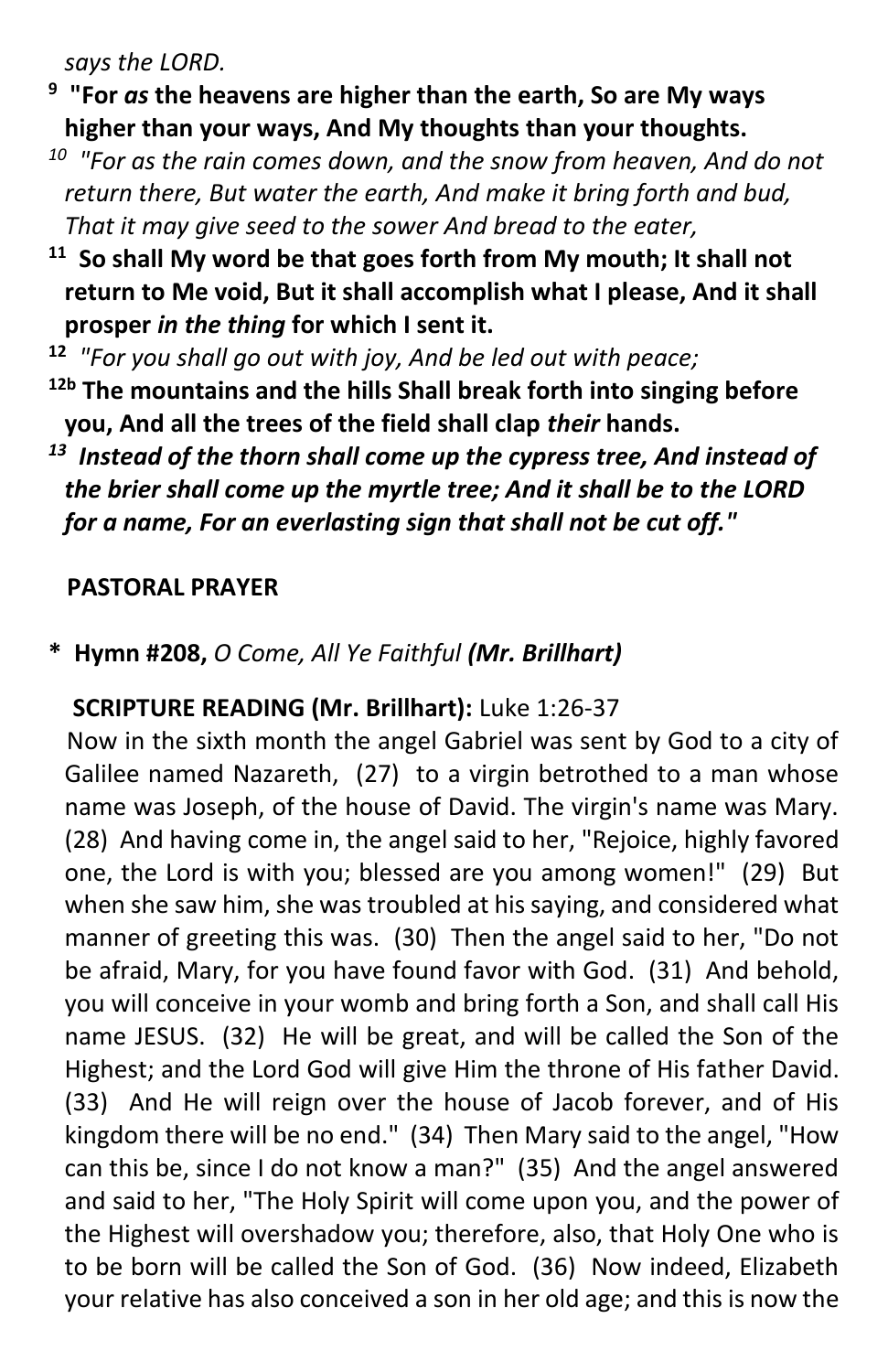sixth month for her who was called barren. (37) For with God nothing will be impossible."

 **Message**: "Luke 1:37 For with God nothing will be impossible." **Pastor G.W. Fisher**

**\* Hymn #196**, *Come, Thou Long Expected Jesus Hymn (Mr. Brillhart)*

#### **Benediction (Pastor Fisher)**

#### **Doxology,** #731

 Praise God from whom all blessings flow; praise Him, all creatures here below; praise Him above, ye heavenly host: praise Father, Son, and Holy Ghost. Amen.

*\* All who are able, please stand*

# **Evening Worship on Facebook: Live at 6:00PM**

#### **\* Call to Worship**: Psalms 7:17

I will praise the LORD according to His righteousness, And will sing praise to the name of the LORD Most High.

#### **\* Invocation**

#### **SCRIPTURE: Matthew 2:1-8**

Now after Jesus was born in Bethlehem of Judea in the days of Herod the king, behold, wise men from the East came to Jerusalem, (2) saying, "Where is He who has been born King of the Jews? For we have seen His star in the East and have come to worship Him." (3) When Herod the king heard this, he was troubled, and all Jerusalem with him. (4) And when he had gathered all the chief priests and scribes of the people together, he inquired of them where the Christ was to be born. (5) So they said to him, "In Bethlehem of Judea, for thus it is written by the prophet: (6) 'BUT YOU, BETHLEHEM, IN THE LAND OF JUDAH, ARE NOT THE LEAST AMONG THE RULERS OF JUDAH; FOR OUT OF YOU SHALL COME A RULER WHO WILL SHEPHERD MY PEOPLE ISRAEL.' " (7) Then Herod, when he had secretly called the wise men,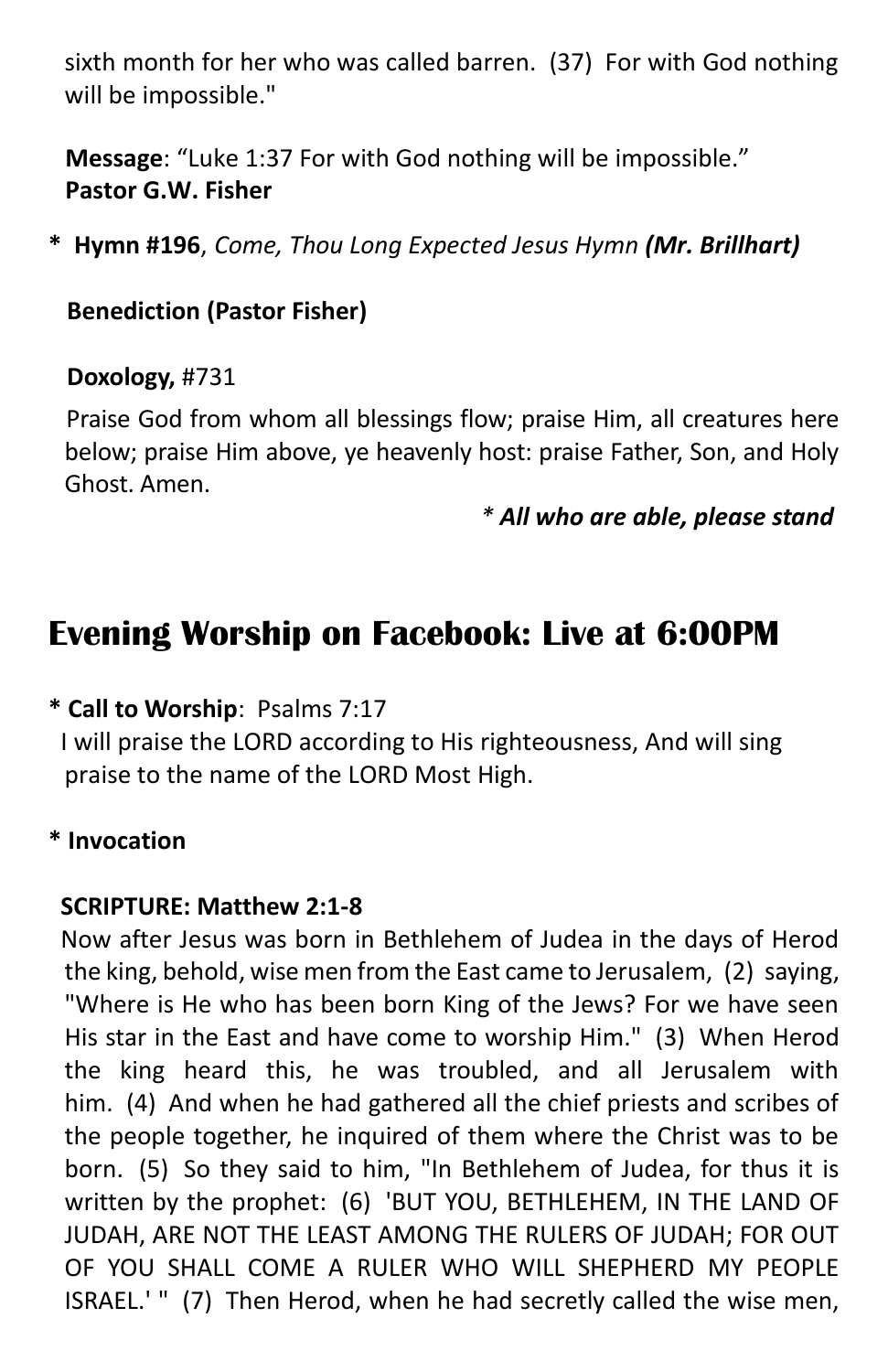determined from them what time the star appeared. (8) And he sent them to Bethlehem and said, "Go and search carefully for the young Child, and when you have found Him, bring back word to me, that I may come and worship Him also."

 **MESSAGE: "Herod and the Magi" (We will return to Hezekiah in 2021) Pastor G.W Fisher**

**BENEDICTION**